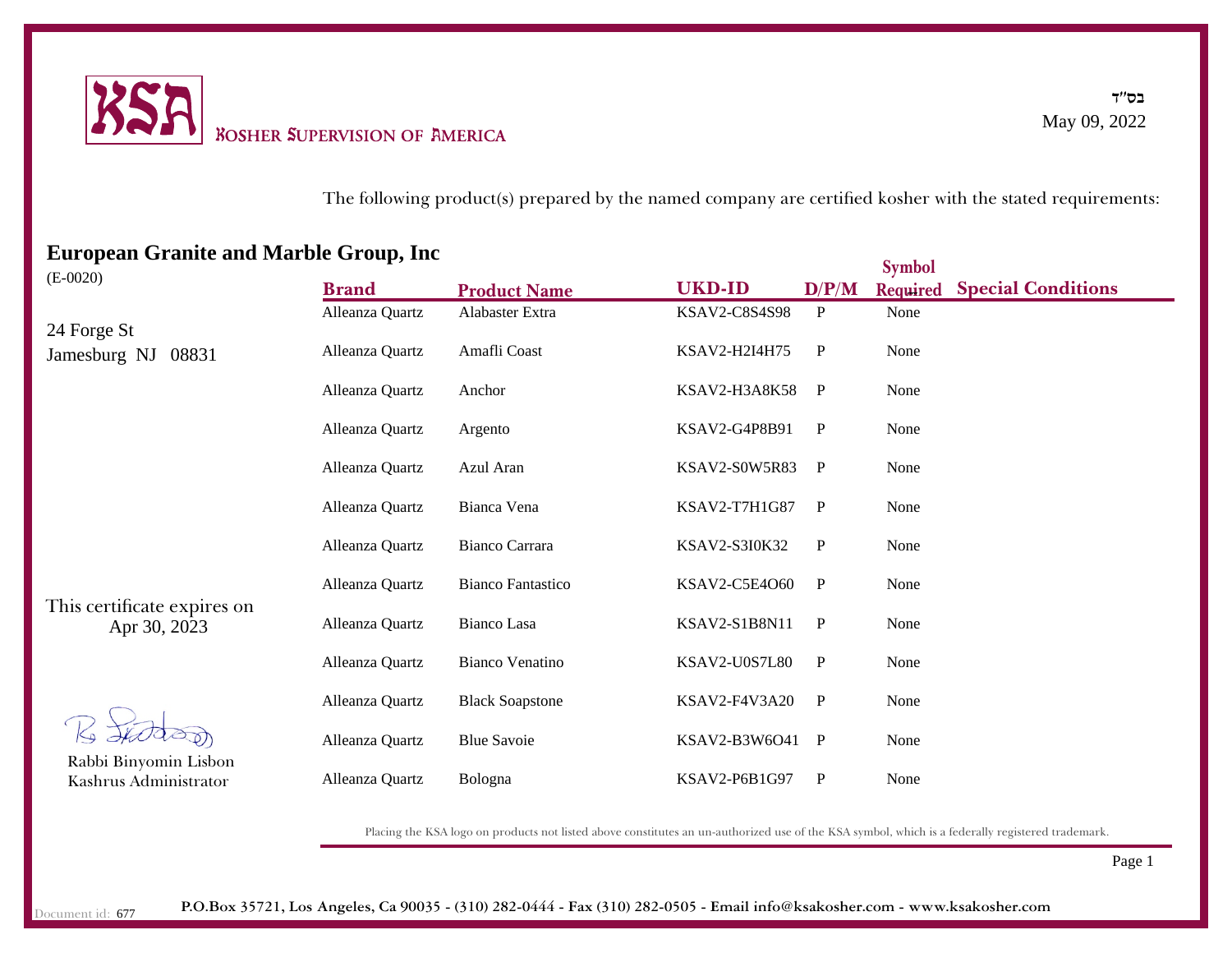

The following product(s) prepared by the named company are certified kosher with the stated requirements:

| -----<br><b>STAND WHEN THE STE</b>          |                 |                     |                      |              | <b>Symbol</b>   |                           |
|---------------------------------------------|-----------------|---------------------|----------------------|--------------|-----------------|---------------------------|
| $(E-0020)$                                  | <b>Brand</b>    | <b>Product Name</b> | <b>UKD-ID</b>        | D/P/M        | <b>Required</b> | <b>Special Conditions</b> |
|                                             | Alleanza Quartz | Calacatta Borghini  | KSAV2-D5B4N44        | P            | None            |                           |
| 24 Forge St                                 |                 |                     |                      |              |                 |                           |
| Jamesburg NJ<br>08831                       | Alleanza Quartz | Calacatta OMG       | KSAV2-P5C2K91        | $\mathbf P$  | None            |                           |
|                                             | Alleanza Quartz | Calacatta One       | KSAV2-J4O4Y58        | $\mathbf{P}$ | None            |                           |
|                                             | Alleanza Quartz | Calacatta Oro       | KSAV2-B6J3Y31        | $\mathbf{P}$ | None            |                           |
|                                             | Alleanza Quartz | Calacatta Supreme   | KSAV2-G8R1W63        | $\mathbf{P}$ | None            |                           |
|                                             | Alleanza Quartz | Calcatta Bello      | KSAV2-B1I2R60        | $\mathbf P$  | None            |                           |
| This certificate expires on<br>Apr 30, 2023 | Alleanza Quartz | Calcatta Primo      | KSAV2-B5C2S86        | $\mathbf{P}$ | None            |                           |
|                                             | Alleanza Quartz | Caldia Extra        | KSAV2-U0V2S14        | $\mathbf{P}$ | None            |                           |
|                                             | Alleanza Quartz | Cappuccino          | KSAV2-D3T5K68        | $\mathbf{P}$ | None            |                           |
|                                             | Alleanza Quartz | Carrara Extra       | KSAV2-A6E1H71        | $\mathbf{P}$ | None            |                           |
|                                             | Alleanza Quartz | Citta Beige         | KSAV2-J8K7H73        | $\mathbf{P}$ | None            |                           |
|                                             | Alleanza Quartz | Citta Brown         | <b>KSAV2-E4I4U18</b> | P            | None            |                           |

# **European Granite and Marble Group, Inc**

Rabbi Binyomin Lisbon Kashrus Administrator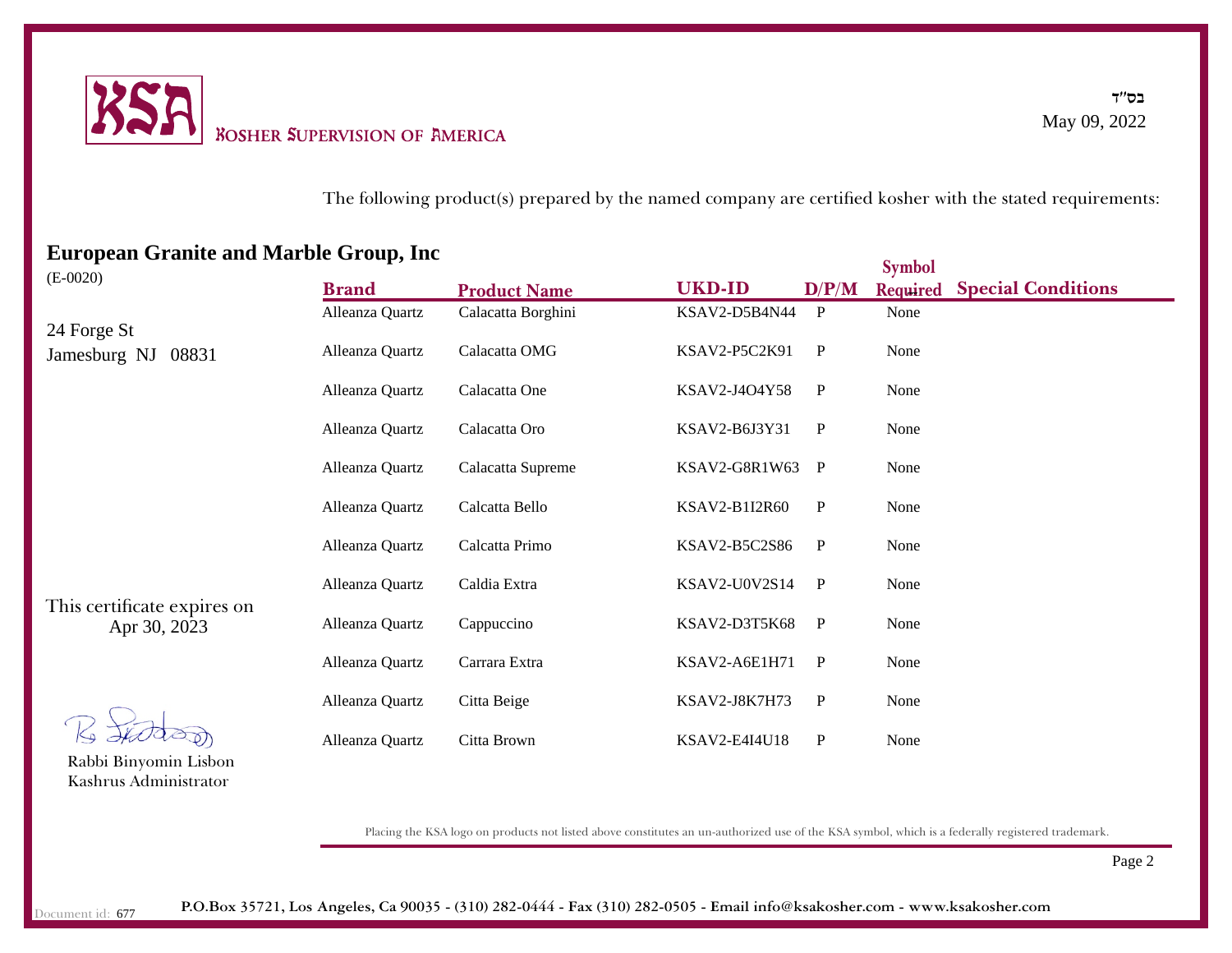

The following product(s) prepared by the named company are certified kosher with the stated requirements:

|                                             | $\blacksquare$  |                     |                 |              | <b>Symbol</b> |                           |
|---------------------------------------------|-----------------|---------------------|-----------------|--------------|---------------|---------------------------|
| $(E-0020)$                                  | <b>Brand</b>    | <b>Product Name</b> | <b>UKD-ID</b>   | D/P/M        | Required      | <b>Special Conditions</b> |
|                                             | Alleanza Quartz | Citta Copper        | KSAV2-H1E2H28   | P            | None          |                           |
| 24 Forge St<br>Jamesburg NJ<br>08831        | Alleanza Quartz | Citta Dark          | KSAV2-E8J2C78   | $\mathbf{P}$ | None          |                           |
|                                             | Alleanza Quartz | Citta Grey          | KSAV2-P6A5G59   | $\mathbf{P}$ | None          |                           |
|                                             | Alleanza Quartz | Citta Pearl         | KSAV2-P8V1K81   | $\mathbf{P}$ | None          |                           |
|                                             | Alleanza Quartz | Citta Steel         | KSAV2-C0Q2N13   | $\mathbf{P}$ | None          |                           |
|                                             | Alleanza Quartz | Citta White         | KSAV2-R2G7W96 P |              | None          |                           |
| This certificate expires on<br>Apr 30, 2023 | Alleanza Quartz | Concrete            | KSAV2-P0J7M11   | $\mathbf{P}$ | None          |                           |
|                                             | Alleanza Quartz | Crema Delicato      | KSAV2-Y0W4R94   | $\mathbf{P}$ | None          |                           |
|                                             | Alleanza Quartz | Dolomiti Extra      | KSAV2-N3L4L68   | $\mathbf{P}$ | None          |                           |
|                                             | Alleanza Quartz | Dove White          | KSAV2-C1G0W98 P |              | None          |                           |
|                                             | Alleanza Quartz | Ferro               | KSAV2-N2U2E25   | $\mathbf{P}$ | None          |                           |
| Rabbi Binyomin Lisbon                       | Alleanza Quartz | Florence            | KSAV2-S7T6O68   | $\mathbf{P}$ | None          |                           |
|                                             |                 |                     |                 |              |               |                           |

### **European Granite and Marble Group, Inc**

Placing the KSA logo on products not listed above constitutes an un-authorized use of the KSA symbol, which is a federally registered trademark.

Page 3

Kashrus Administrator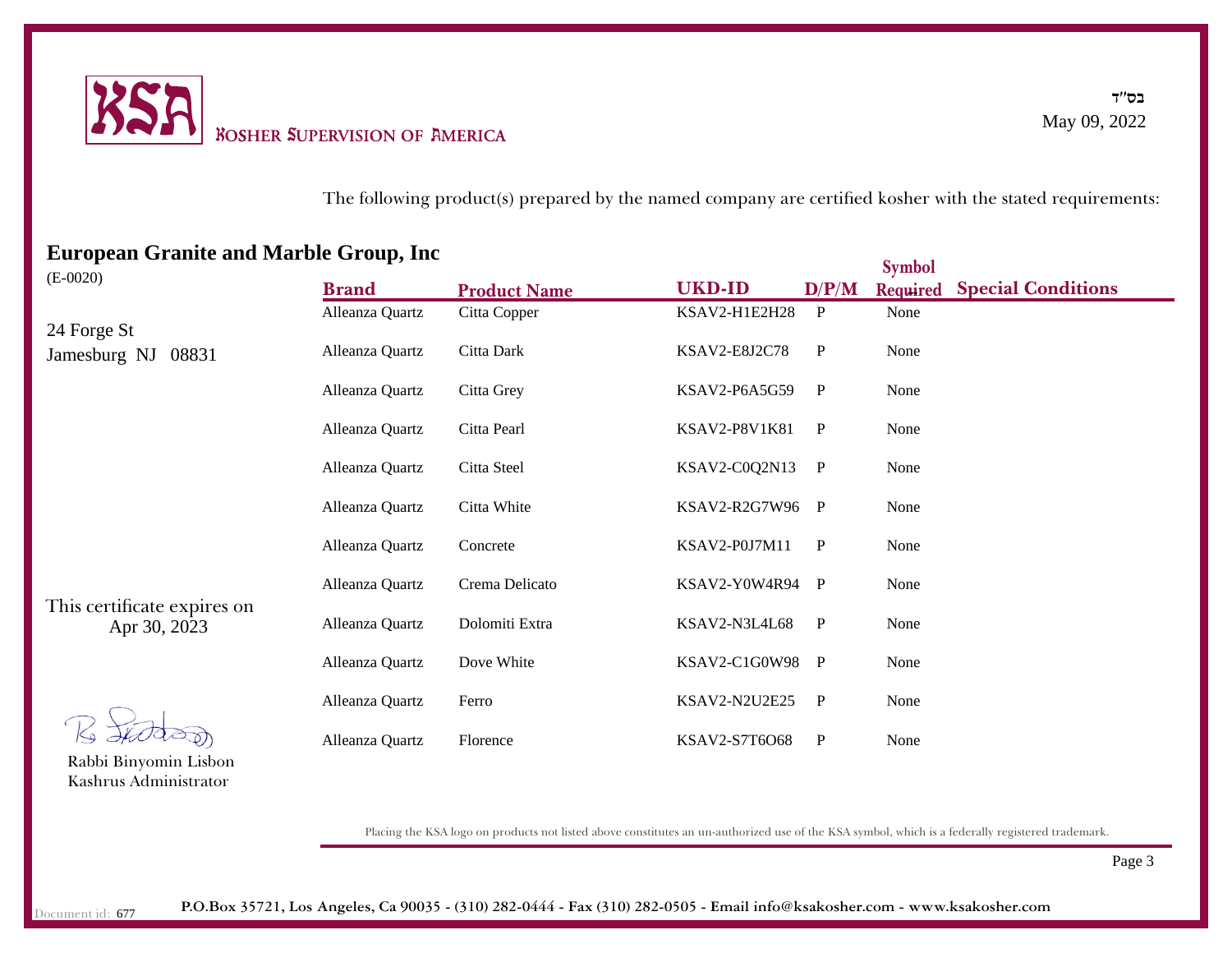

The following product(s) prepared by the named company are certified kosher with the stated requirements:

|                                             | $\blacksquare$  |                     |               |              | <b>Symbol</b> |                           |
|---------------------------------------------|-----------------|---------------------|---------------|--------------|---------------|---------------------------|
| $(E-0020)$                                  | <b>Brand</b>    | <b>Product Name</b> | <b>UKD-ID</b> | D/P/M        | Required      | <b>Special Conditions</b> |
|                                             | Alleanza Quartz | French Vanilla      | KSAV2-F1Q6M80 | $\mathbf{P}$ | None          |                           |
| 24 Forge St<br>08831<br>Jamesburg NJ        | Alleanza Quartz | Gotham Grey         | KSAV2-S7G5O39 | $\mathbf{P}$ | None          |                           |
|                                             | Alleanza Quartz | Gotham Grey Honed   | KSAV2-L5B6J87 | $\mathbf{P}$ | None          |                           |
|                                             | Alleanza Quartz | Grey Soapstone      | KSAV2-O4K5P35 | $\mathbf{P}$ | None          |                           |
|                                             | Alleanza Quartz | <b>Heather Grey</b> | KSAV2-K5Y4R37 | $\mathbf{P}$ | None          |                           |
|                                             | Alleanza Quartz | Iceberg             | KSAV2-R6M8P88 | $\mathbf{P}$ | None          |                           |
|                                             | Alleanza Quartz | <b>Island White</b> | KSAV2-D8A0K11 | $\mathbf{P}$ | None          |                           |
|                                             | Alleanza Quartz | Lincoln             | KSAV2-U7K8T15 | $\mathbf{P}$ | None          |                           |
| This certificate expires on<br>Apr 30, 2023 | Alleanza Quartz | Mahogany            | KSAV2-L3V0X68 | $\mathbf{P}$ | None          |                           |
|                                             | Alleanza Quartz | Michealangelo       | KSAV2-V1R3J74 | $\mathbf{P}$ | None          |                           |
|                                             | Alleanza Quartz | Milan               | KSAV2-I7D4J87 | $\mathbf P$  | None          |                           |
|                                             | Alleanza Quartz | Montclair Extra     | KSAV2-C4T1Y56 | $\mathbf{P}$ | None          |                           |

# **European Granite and Marble Group, Inc**

Rabbi Binyomin Lisbon Kashrus Administrator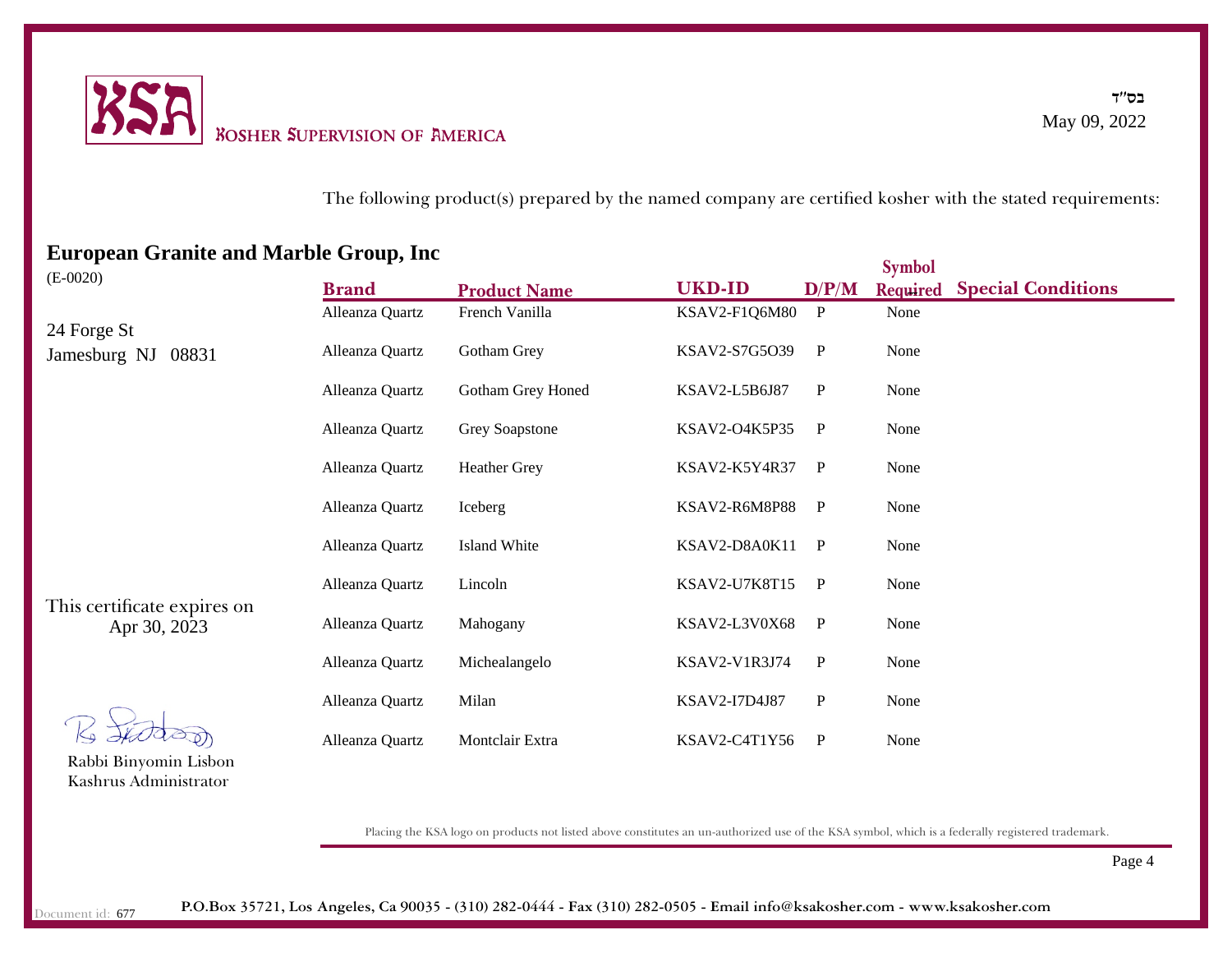

The following product(s) prepared by the named company are certified kosher with the stated requirements:

|                                             | $\blacksquare$  |                     |                      |              | <b>Symbol</b>   |                           |
|---------------------------------------------|-----------------|---------------------|----------------------|--------------|-----------------|---------------------------|
| $(E-0020)$                                  | <b>Brand</b>    | <b>Product Name</b> | <b>UKD-ID</b>        | D/P/M        | <b>Required</b> | <b>Special Conditions</b> |
|                                             | Alleanza Quartz | Moonstone           | KSAV2-P8T4T51        | $\mathbf{P}$ | None            |                           |
| 24 Forge St<br>08831<br>Jamesburg NJ        | Alleanza Quartz | Mountain White      | KSAV2-B2J1U12        | $\mathbf{P}$ | None            |                           |
|                                             | Alleanza Quartz | <b>Naples</b>       | <b>KSAV2-M7I7A11</b> | $\mathbf{P}$ | None            |                           |
|                                             | Alleanza Quartz | Neve Supreme        | KSAV2-U6K7O85        | $\mathbf{P}$ | None            |                           |
|                                             | Alleanza Quartz | Nube Grigio         | KSAV2-R8M6F85        | $\mathbf{P}$ | None            |                           |
|                                             | Alleanza Quartz | Paragon             | KSAV2-Q5N7G10        | $\mathbf{P}$ | None            |                           |
|                                             | Alleanza Quartz | Pisa White          | KSAV2-Y4N4T10        | $\mathbf{P}$ | None            |                           |
| This certificate expires on<br>Apr 30, 2023 | Alleanza Quartz | Pompei              | KSAV2-Q1O0X27        | $\mathbf{P}$ | None            |                           |
|                                             | Alleanza Quartz | <b>Rusty Falls</b>  | KSAV2-O8R0Q57        | $\mathbf{P}$ | None            |                           |
|                                             | Alleanza Quartz | Savannah            | KSAV2-M6O4G94 P      |              | None            |                           |
|                                             | Alleanza Quartz | Sienna Gold         | <b>KSAV2-O0P8W88</b> | $\mathbf{P}$ | None            |                           |
|                                             | Alleanza Quartz | South Hampton       | KSAV2-P2J0P24        | $\mathbf P$  | None            |                           |

# **European Granite and Marble Group, Inc**

Rabbi Binyomin Lisbon Kashrus Administrator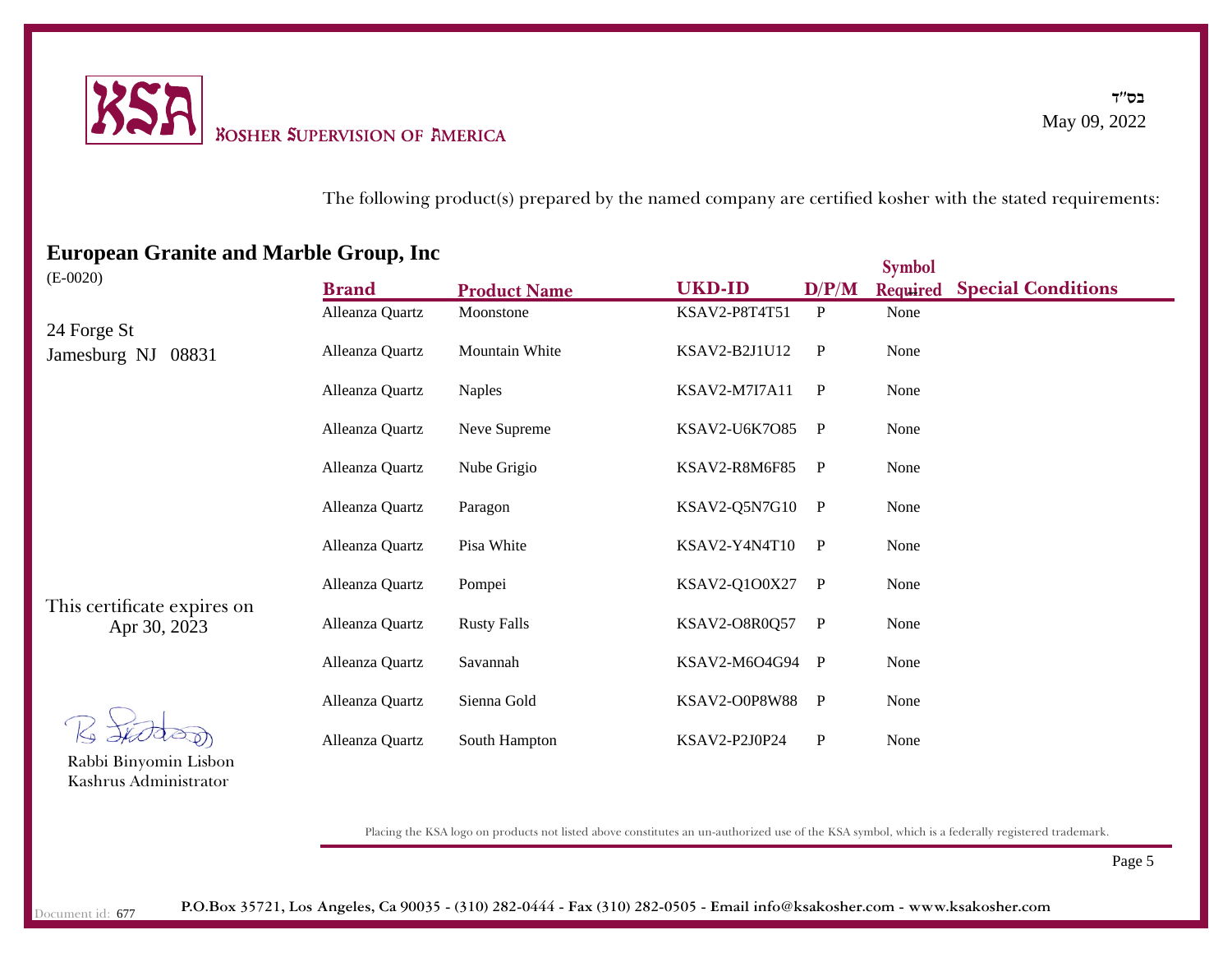

The following product(s) prepared by the named company are certified kosher with the stated requirements:

| European Gramic and marbic Group, me        |                 |                        |                      |              | <b>Symbol</b>   |                           |
|---------------------------------------------|-----------------|------------------------|----------------------|--------------|-----------------|---------------------------|
| $(E-0020)$                                  | <b>Brand</b>    | <b>Product Name</b>    | <b>UKD-ID</b>        | D/P/M        | <b>Required</b> | <b>Special Conditions</b> |
|                                             | Alleanza Quartz | <b>Statuary Extra</b>  | KSAV2-P1V6E70        | $\mathbf{P}$ | None            |                           |
| 24 Forge St<br>Jamesburg NJ<br>08831        | Alleanza Quartz | <b>Statuary Vena</b>   | KSAV2-V8J3L93        | $\mathbf{P}$ | None            |                           |
|                                             | Alleanza Quartz | Summit                 | KSAV2-D6O8B51        | $\mathbf{P}$ | None            |                           |
|                                             | Alleanza Quartz | Super White Extra 2CM  | <b>KSAV2-B7I0K63</b> | P            | None            |                           |
|                                             | Alleanza Quartz | Super White Extra 3CM  | KSAV2-H1W4Y72 P      |              | None            |                           |
|                                             | Alleanza Quartz | Thassos Extra 2CM      | KSAV2-V3W3G71 P      |              | None            |                           |
| This certificate expires on<br>Apr 30, 2023 | Alleanza Quartz | Thassos Extra 3CM      | KSAV2-V8Q5A65        | $\mathbf{P}$ | None            |                           |
|                                             | Alleanza Quartz | Thunder Sky            | KSAV2-F2C4K12        | $\mathbf{P}$ | None            |                           |
|                                             | Alleanza Quartz | Tuscan Beige           | KSAV2-X4W4B37        | $\mathbf{P}$ | None            |                           |
|                                             | Alleanza Quartz | <b>Tuscan Black</b>    | KSAV2-T1T1J73        | P            | None            |                           |
|                                             | Alleanza Quartz | <b>Tuscan Grey</b>     | KSAV2-M7J3N34        | $\mathbf P$  | None            |                           |
|                                             | Alleanza Quartz | <b>Upper West Side</b> | KSAV2-G3V0O70        | P            | None            |                           |

# **European Granite and Marble Group, Inc**

Rabbi Binyomin Lisbon Kashrus Administrator